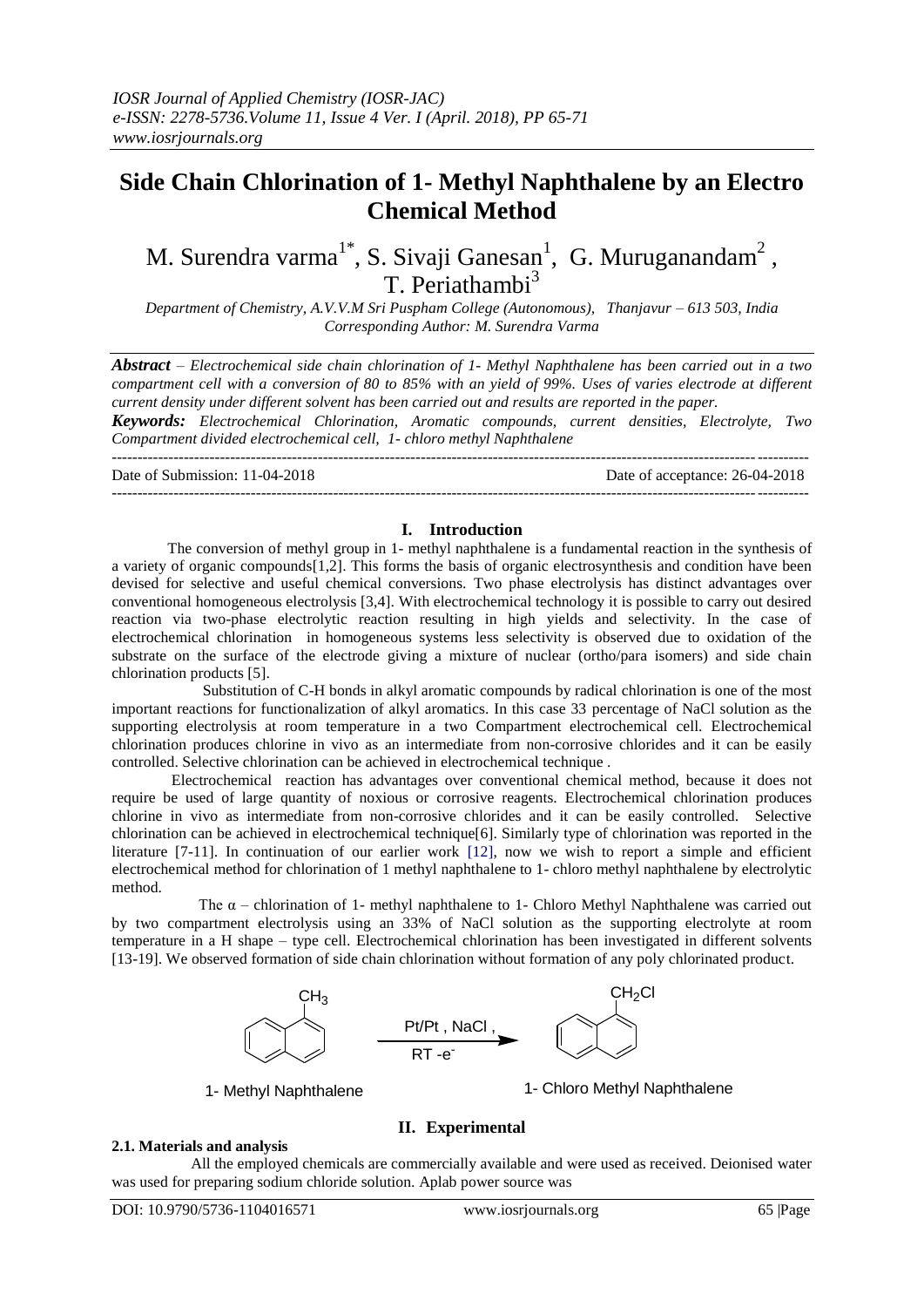used as a direct current source for the electrolysis. In a 150 ml capacity two compartment electrochemical cell, 31.5ml of 2M H<sub>2</sub> SO<sub>4</sub>, 50 ml of saturated solution of NaCl and 7 ml of Acetonitrile containing 1.5 g of 1-Methyl Naphthaene (0.01M) were taken as anolyte and the catholyte was the equal volume of 2M H<sub>2</sub> SO<sub>4</sub> (90) ml) are taken the solution as mentioned above without depolariser. 150 ml capacity two-compartment electrochemical cell with porous glass frit as separator. The cell was was placed on a magnetic stirring unit. The electrolyte was stirred throughout the electrolysis using Teflon magnetic stirrer was used for the electrolysis. In electrochemical chlorination two platinum electrodes were used as electrodes (4 cm x 2.5 cm) and a charge of 2F was passed. In some cases more amount of current (4F, 6F) was passed to get maximum conversion. Saturated solution of sodium chloride containing catalytic amount of sulphuric acid (2M) and acetronitrile was used as electrolyte. The electrolysis was monitored by HPLC (Shimadzu, Japan, Model. no. CLASS. VP-10) using Shimpack ODS-18 column (125mm×4.5 mm) as stationary phase. The eluent consisted of methanol/water (70:30) at a flow rate of 1 ml/min. Samples were analysed at a wavelength of 254 nm with aUVdetector (Shimadzu UV–vis detector) coupled to a printer.

#### **2.2 Experimental Procedure**

An amount of 1.5 gm of 1- Methyl Napthalene (0.0105M) was dissolved in 7 ml of Acetonitrile and the solution was transferred into the electrolytic cell. 50 ml of saturated sodium chloride solution and 31.5ml of  $2M H<sub>2</sub> SO<sub>4</sub>$  was added over the above solution in a 150 ml capacity two compartment electrochemical cell. The organic phase alone was stirred with magnetic stirrer at a rate of 40 rpm . After electrolysis the aqueous electrolyte solution was extracted twice with 25ml of diethyl either in order to remove the organic phase. The ether layer was then washed with water  $(2X10 \text{ ml})$  and dried over anhydrous sodium sulphate. Then the filtered organic extract was distilled to get the crude product. The material yield and current efficiency were calculated for the isolated products based was analyzed and characterized by  ${}^{1}$ H NMR,  ${}^{13}$ C NMR(400 MHz, BRUKER), FT-IR spectra(Perkin Elmer model paragon 500).

#### **III. Product Analysis**

The product analysis was carried out by high performance liquid chromatography using Shimadzu Model LC8A preparative liquid chromatography along with Shimadzu SPD6A UV detector. 100% methanol was used as the eluent. ODS (Octa Dodoecyl Silance) column was used as stationary phase. Chromatograms of the experimental samples were compared with authentic samples.

The product identification was also confirmed by FT-IR spectrophotometer using Perkin Elmer model paragon 500. Neat liquid was used for recording FT-IR measurements in the range of 400 - 4000cm<sup>-1</sup>. Product analysis was also done by recording proton NMR spectra using 400 MHz Bruker NMR spectrometer.

#### **3.1 Chemicals and Solvents Used**

The following chemicals and solvents were used for the present study.

- 1. 1- Methyl Naphthalene, (AR)
- 2. Sulphuric acid (LR)
- 3. Diethyl ether (LR)
- 4. Acetonitrile (LR)
- 5. n-Hexane (LR)
- 6. Anhydrous sodium sulphate (LR)
- 7. TLC Silica gel 60  $F<sub>254</sub>$  plates.

#### **IV. Results and Discussion**

Galvanostatic electrolysis was carried out for the synthesis of 1- Chloro Methyl Naphthalene from 1- Methyl Naphthalene. The experimental parameters such as current density, solvent, current passed (F /mol) and anode material for the chlorination of 1- Methyl Naphthalene to 1- Chloro Methyl Naphthalene was studied and the results are summarized in Table. At the optimum electrolytic condition platinum electrodes were used at a current density of  $5A/dm^2$  in acetonitrile solvent medium.

#### **4.1 Effect of Solvent**:

.

A total charge of 2F/mol was passed at different current densities of 3, 5 and  $7 \text{mA/cm}^2$  using graphite electrode and acetonitrile as a solvent. The yield of product 1- Chloro Methyl Naphthalene obtained is of 72%, 81%, and 60% with 3, 5,7  $A/dm^2$  respectively.

When the electrolysis was carried out using Dichloromethane as a solvent with a current density of 3, 5 &7 A/dm<sup>2</sup> and the product is obtained with an yield of 65%, 73% & 57% respectively.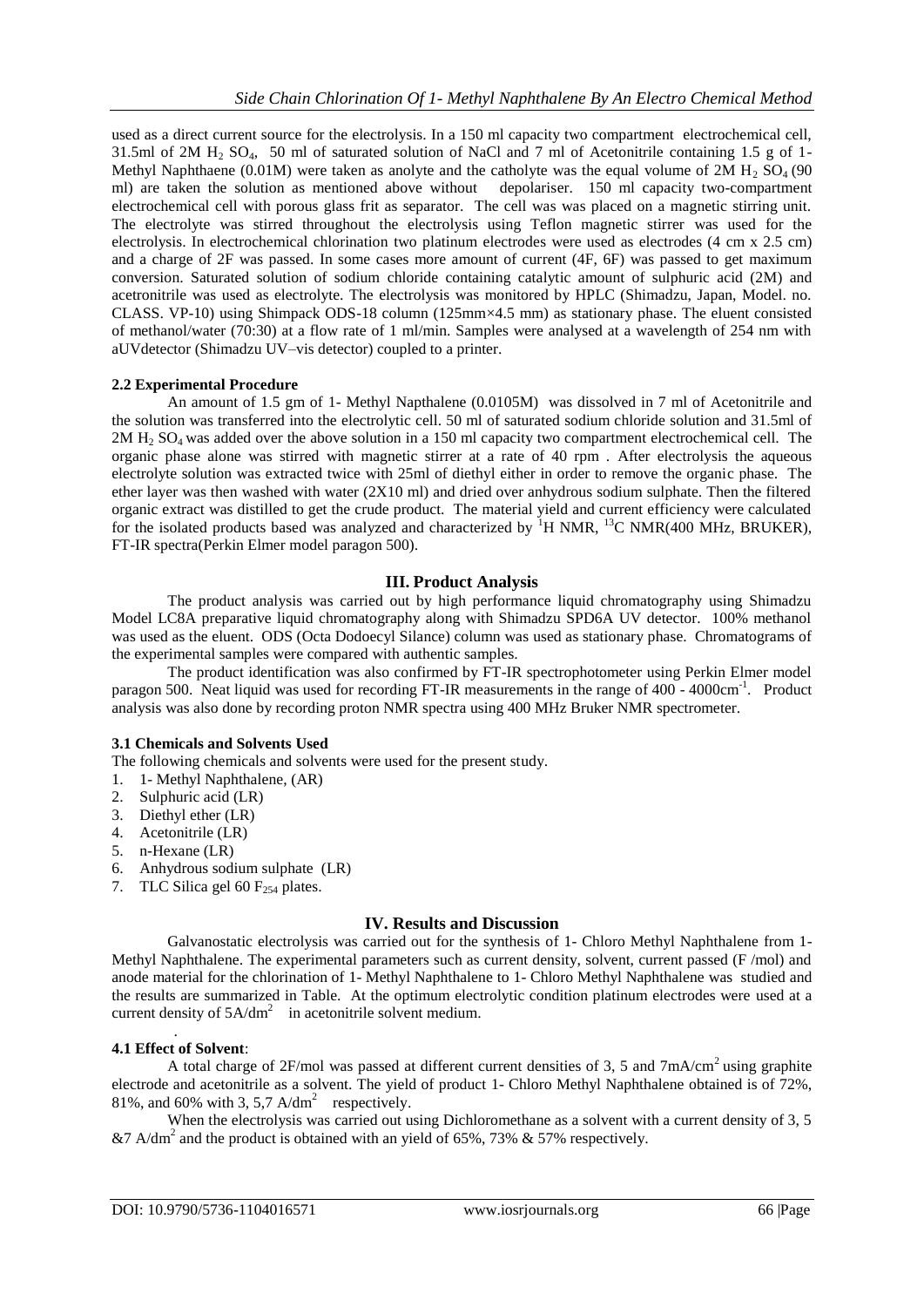In the case of 1-Butanol as a solvent, with a current density of 3, 5  $\&$  7 A/dm<sup>2</sup> the product is obtained with an yield of 58%, 69% & 47% respectively. From the above set of experiments the maximum yield of product.

## **4.2 Effect of Electrode:**

The electrochemical chlorination of 1- Methyl Naphthalene was carried out using different electrodes of platinum and graphite under various solvents of acetonitrile, Dichloromethane and 1–Butanol as solvent the following results are observed.

When the electrolysis was carried out with platinum as electrode and acetonitrile as solvent, the product 1- Chloro Methyl Naphthalene was obtained with a yield of 85%, 99%, and 79% at different current densities of 3, 5 and  $7A/dm^2$  respectively. In the case of Dichloromethane as a solvent, the yield obtained was 75%, 87%, and 63% at the current densities of 3, 5 and 7 A/dm<sup>2</sup> respectively.

Similarly when 1-Butanol was used as solvent, the yield obtained was 62%, 77%, and 53% at the current densities of 3, 5 and  $7A/dm^2$  respectively. From the above results it is concluded that usage of platinum electrodes gives a maximum yield of 99% product.

## **Electrochemical chlorination of 1- Methyl Naphthalene to 1- Chloro Methyl Naphthalene Effect of current density using Graphite electrode in Acetonitrile**

| Electrolytic cell: |                | Two – compartment electrochemical cell                                           |
|--------------------|----------------|----------------------------------------------------------------------------------|
| Electrolyte        |                | 31.5ml of 2M $H_2SO_4$ + 7ml of acetonitrile                                     |
| Electrode          | $\mathcal{I}$  | Cathode Graphite & Anode Graphite (Area = $4 \text{ cm} \times 2.5 \text{ cm}$ ) |
| Temperature        | $\mathbb{R}^n$ | Room Temperature.                                                                |
| Cell Voltage       | $\mathbb{R}^n$ | $2.0 - 5.0 V$                                                                    |
|                    |                |                                                                                  |

| ۰, |  |
|----|--|
|    |  |

| No.            | Weight of<br>Methyl<br>1-<br><b>Naphthalene</b><br>taken<br>for<br>chlorination<br>(g) | <b>Current</b><br>density<br>$(A/dm^2)$ | <b>Current</b><br>passed<br>(F/mole) | Weight of<br>the<br>product<br>obtained<br>(g) | <b>Material</b><br>vield % | <b>Current</b><br>efficiency<br>$\frac{0}{0}$ |
|----------------|----------------------------------------------------------------------------------------|-----------------------------------------|--------------------------------------|------------------------------------------------|----------------------------|-----------------------------------------------|
|                | 1.50                                                                                   | 3.0                                     | 2.0                                  | 1.34                                           | 72                         | 72                                            |
| $\overline{2}$ | 1.50                                                                                   | 5.0                                     | 4.0                                  | 1.51                                           | 81                         | 41                                            |
| 3              | 1.50                                                                                   | 7.0                                     | 6.0                                  | 1.11                                           | 60                         | 20                                            |



#### **Effect of current density using Graphite electrode in Dichloromethane**

| Electrolytic cell : |                   | Two – compartment electrochemical cell                                           |
|---------------------|-------------------|----------------------------------------------------------------------------------|
| Electrolyte         |                   | 31.5ml of $2M H_2SO_4 + 7ml$ of Dichloromethane                                  |
| Electrode           |                   | Cathode Graphite & Anode Graphite (Area = $4 \text{ cm} \times 2.5 \text{ cm}$ ) |
| Temperature         | $\mathcal{L}$     | Room Temperature.                                                                |
| Cell Voltage        | $\sim$ 100 $\sim$ | $2.0 - 5.0 V$                                                                    |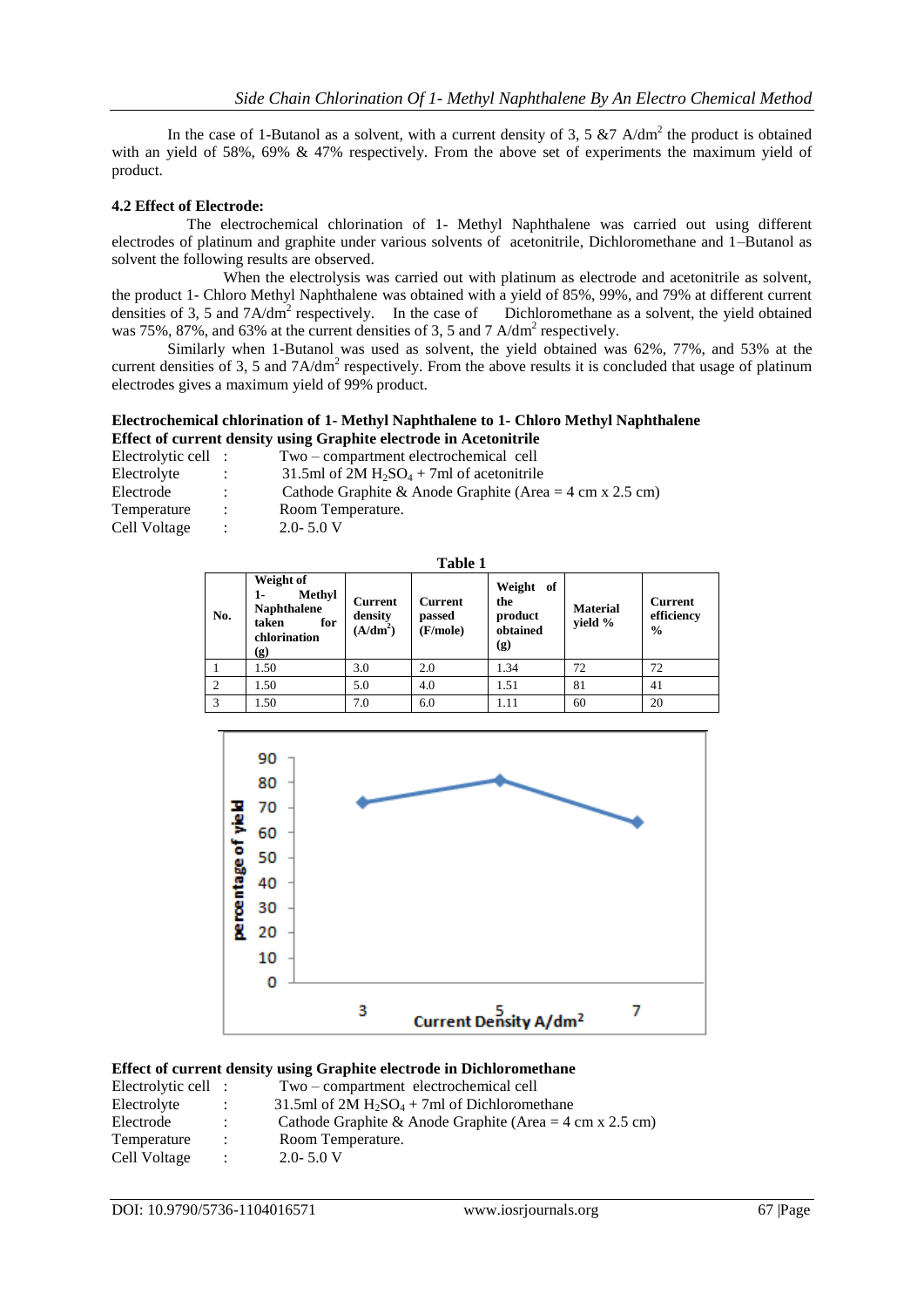|     | Table 2                                                             |                                  |                                      |                                             |                            |                                               |  |  |
|-----|---------------------------------------------------------------------|----------------------------------|--------------------------------------|---------------------------------------------|----------------------------|-----------------------------------------------|--|--|
| No. | Weight of<br>1- Methyl Naphthalene taken<br>for chlorination( $g$ ) | Current<br>density<br>$(A/dm^2)$ | <b>Current</b><br>passed<br>(F/mole) | Weight<br>of the<br>product obtained<br>(g) | <b>Material</b><br>vield % | <b>Current</b><br>efficiency<br>$\frac{0}{0}$ |  |  |
|     | 1.50                                                                | 3.0                              | 2.0                                  | 1.21                                        | 65                         | 65                                            |  |  |
|     | 1.50                                                                | 5.0                              | 4.0                                  | 1.36                                        | 73                         | 37                                            |  |  |
|     | 1.50                                                                | 7.0                              | 6.0                                  | 1.06                                        | 57                         | 19                                            |  |  |



#### **Effect of current density using Graphite electrode in 1- Butanol**  : Two – compartment electrochemical cell

| Electrolytic cell |
|-------------------|
| Electrolyte       |
| Electrode         |
| Temperature       |
| Cell Voltage      |

- : 31.5ml of  $2M H_2SO_4 + 7m$ l of 1- Butanol<br>Cathode Graphite & Anode Graphite (Are
- : Cathode Graphite & Anode Graphite (Area = 4 cm x 2.5 cm)<br>
Room Temperature.
- Room Temperature.
- 
- $2.0 5.0$  V

| anıe |  |
|------|--|
|      |  |

|     | ravit J                                                            |                                         |                               |                                            |                            |                                        |  |  |
|-----|--------------------------------------------------------------------|-----------------------------------------|-------------------------------|--------------------------------------------|----------------------------|----------------------------------------|--|--|
| No. | Weight of<br>1- Methyl Naphthalene taken<br>for chlorination $(g)$ | <b>Current</b><br>density<br>$(A/dm^2)$ | Current<br>passed<br>(F/mole) | Weight of the<br>product<br>obtained $(g)$ | <b>Material</b><br>vield % | Current<br>efficiency<br>$\frac{0}{0}$ |  |  |
|     | 1.50                                                               | 3.0                                     | 2.0                           | 1.08                                       | 58                         | 58                                     |  |  |
|     | 1.50                                                               | 5.0                                     | 4.0                           | 1.28                                       | 69                         |                                        |  |  |
|     | 1.50                                                               | 7.0                                     | 6.0                           | 0.87                                       | 47                         | 16                                     |  |  |



**Effect of current density using Platinum electrode in Acetonitrile**  Electrolytic cell : Two – compartment electrochemical cell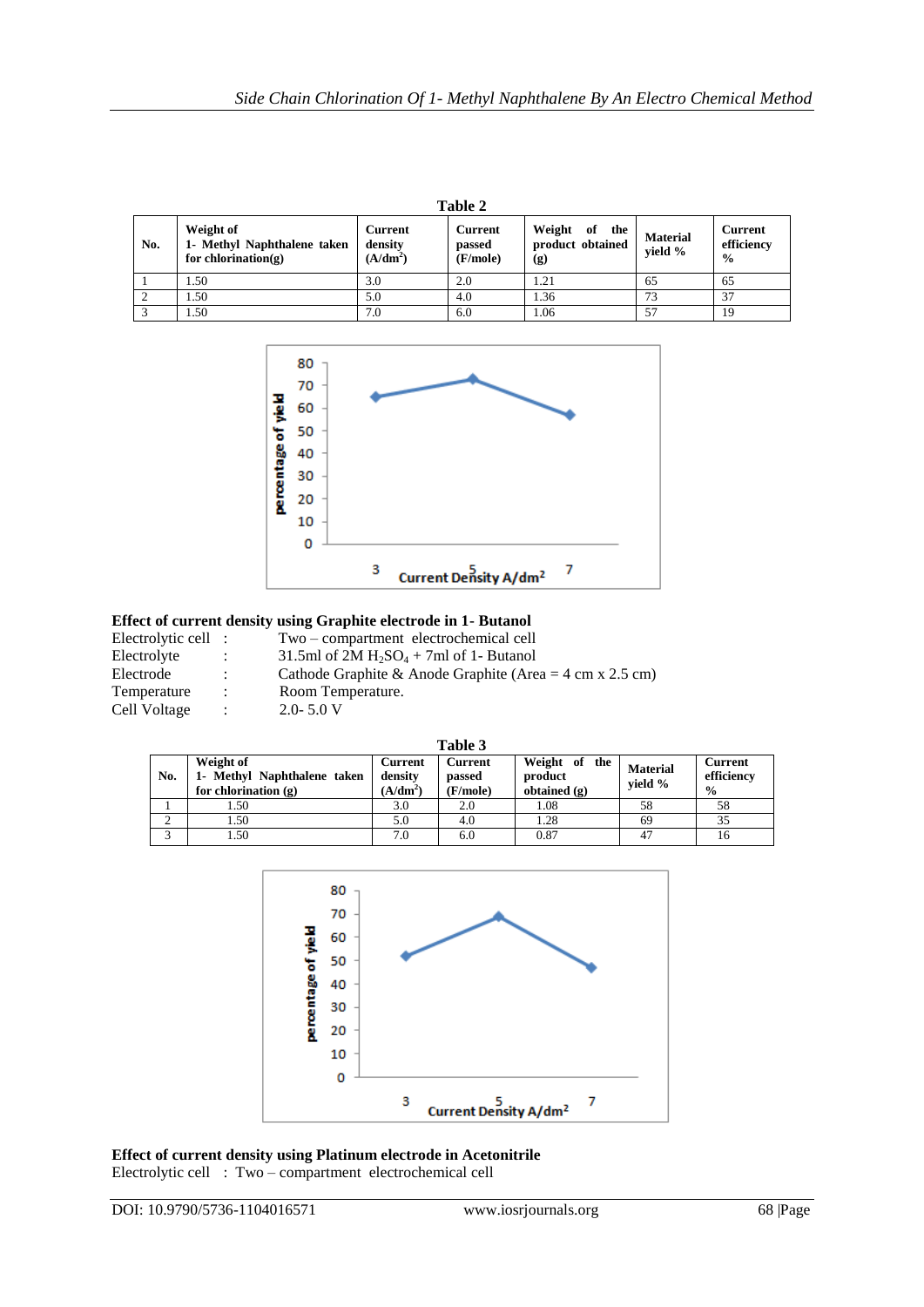Electrolyte : 31.5ml of 2M  $H_2SO_4$  + 7ml of acetonitrile<br>Electrode : Platinum (Cathode) & Platinum (Anode) (*A* : Platinum (Cathode) & Platinum (Anode) (Area =  $4 \text{ cm} \times 2.5 \text{ cm}$ ) Temperature : Room Temperature. Cell Voltage : 2.0- 5.0 V **Table 4**

| No. | Weight of<br>1- Methyl Naphthalene taken<br>for chlorination $(g)$ | Current<br>density<br>$(A/dm^2)$ | Current<br>passed<br>(F/mole) | Weight of the<br>product<br>obtained $(g)$ | <b>Material</b><br>vield % | <b>Current</b><br>efficiency<br>$\frac{0}{0}$ |
|-----|--------------------------------------------------------------------|----------------------------------|-------------------------------|--------------------------------------------|----------------------------|-----------------------------------------------|
|     | l.50                                                               | 3.0                              | 2.0                           | 1.58                                       | 85                         | 85                                            |
| ◠   | . .50                                                              | 5.0                              | 4.0                           | 1.84                                       | 99                         | 49                                            |
|     | .50                                                                | 7.0                              | 6.0                           | 1.47                                       | 79                         | 26                                            |



## **Effect of current density using Platinum electrode in Dichloromethane**

| Electrolytic cell : |                | Two – compartment electrochemical cell                                               |
|---------------------|----------------|--------------------------------------------------------------------------------------|
| Electrolyte         | $\mathbb{R}^n$ | 31.5ml of $2M H_2SO_4 + 7m$ l of Dichloromethane                                     |
| Electrode           |                | Platinum (Cathode) & Platinum (Anode) (Area = $4 \text{ cm} \times 2.5 \text{ cm}$ ) |
| Temperature         | $\mathcal{L}$  | Room Temperature.                                                                    |
| Cell Voltage        | $\mathcal{L}$  | $2.0 - 5.0 V$                                                                        |

| Table - 5 |                                                                     |                                  |                                      |                                             |                            |                                        |  |
|-----------|---------------------------------------------------------------------|----------------------------------|--------------------------------------|---------------------------------------------|----------------------------|----------------------------------------|--|
| No.       | Weight of<br>1- Methyl Naphthalene<br>taken for chlorination<br>(g) | Current<br>density<br>$(A/dm^2)$ | <b>Current</b><br>passed<br>(F/mole) | Weight<br>of the<br>product obtained<br>(g) | <b>Material</b><br>vield % | Current<br>efficiency<br>$\frac{0}{0}$ |  |
|           | 1.50                                                                | 3.0                              | 2.0                                  | 1.34                                        | 72.                        | 72                                     |  |
|           | 1.50                                                                | 5.0                              | 4.0                                  | 1.62                                        | 87                         | 44                                     |  |
|           | 1.50                                                                | 7.0                              | 6.0                                  | 1.17                                        | 63                         | 21                                     |  |



## **Effect of current density using Platinum electrode in 1- Butanol**

| Electrolytic cell : | Two – compartment electrochemical cell                                               |
|---------------------|--------------------------------------------------------------------------------------|
| Electrolyte         | 31.5ml of 2M $H_2SO_4 + 7ml$ of 1- Butanol                                           |
| Electrode           | Platinum (Cathode) & Platinum (Anode) (Area = $4 \text{ cm} \times 2.5 \text{ cm}$ ) |
| Temperature         | Room Temperature.                                                                    |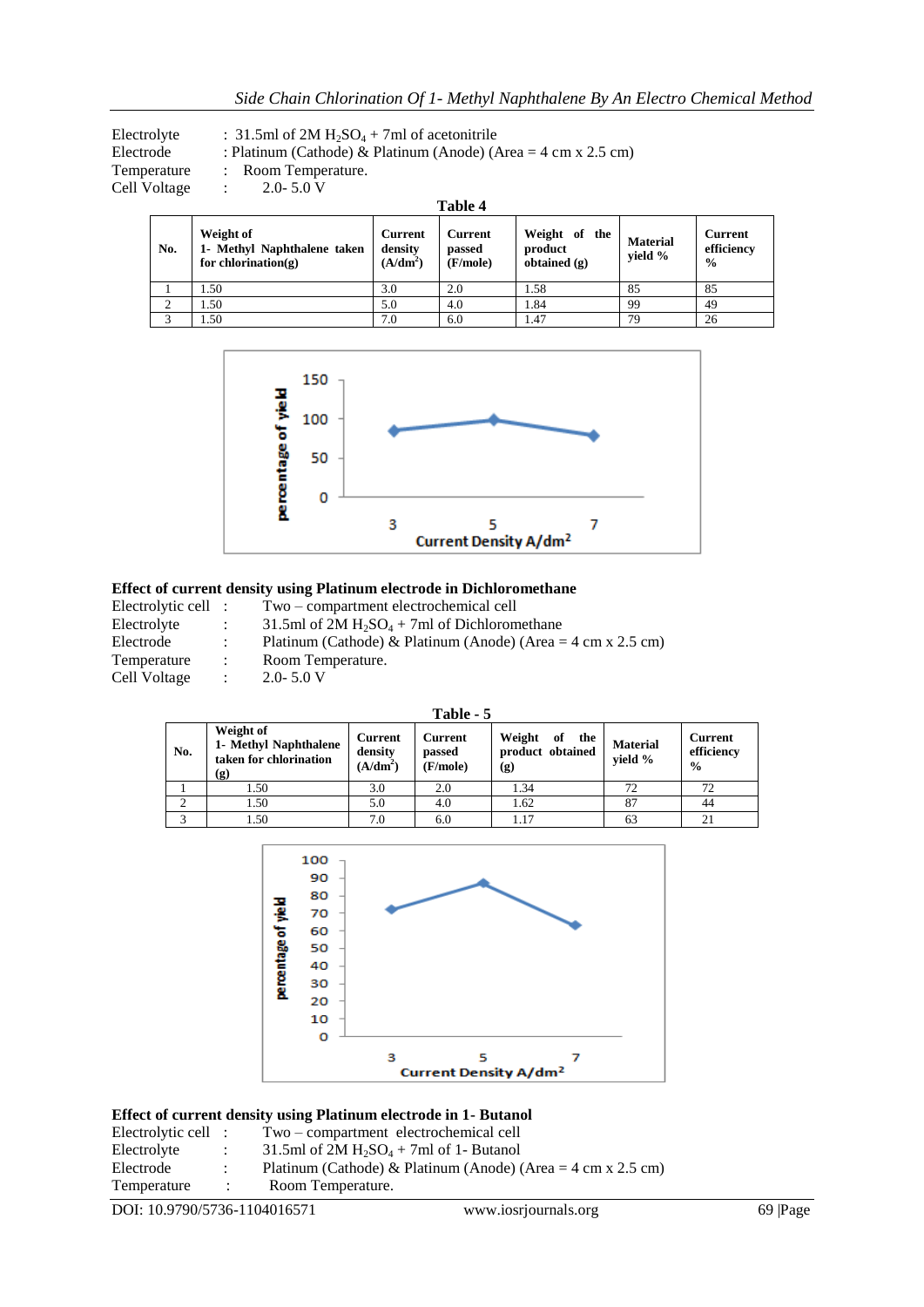Cell Voltage : 2.0- 5.0 V

| $Table - 6$ |                                                                           |                                            |                                      |                                                |                            |                                               |  |  |  |  |
|-------------|---------------------------------------------------------------------------|--------------------------------------------|--------------------------------------|------------------------------------------------|----------------------------|-----------------------------------------------|--|--|--|--|
| No.         | Weight of<br>Methyl<br><b>Naphthalene</b><br>taken for chlorination $(g)$ | Current<br>density<br>(A/dm <sup>2</sup> ) | <b>Current</b><br>passed<br>(F/mole) | Weight<br>of<br>the<br>product obtained<br>(g) | <b>Material</b><br>vield % | <b>Current</b><br>efficiency<br>$\frac{0}{0}$ |  |  |  |  |
|             | 1.50                                                                      | 3.0                                        | 2.0                                  | 1.15                                           | 62                         | 62                                            |  |  |  |  |
|             | 1.50                                                                      | 5.0                                        | 4.0                                  | 1.39                                           | 75                         | 38                                            |  |  |  |  |
|             | . 50                                                                      | 7.0                                        | 6.0                                  | 0.98                                           | 53                         | 18                                            |  |  |  |  |



\* Experiment carried out in an Two compartment electrochemical cell

#### **4.3 Effect of Current Passed (F / mol)**

The electrochemical chlorination of 1- Methyl Naphthalene is found to be quite facile, the theoretically required current of 2F/mole is quite sufficient for the conversion of 1- Methyl Naphthalene with maximum yield of 1- Chloro Methyl Naphthalene. When more than theoretical amount of current, 4F/ mole and 6F/mole were passed for electrolysis, low yield was obtained due to competitive  $O<sub>2</sub>$  evolution.

Hence the optimum conditions for the direct anodic oxidation of 1- Methyl Naphthalene to 1- Chloro Methyl Naphthalene is found to be 5.0 A/dm<sup>2</sup> current density, platinum electrode in acetonitrile solvent medium with theoretical amount of current.

# **V. Product Analysis**

# **5.1 High performance liquid chromatography (HPLC)**

Typical HPLC graphs of standard and experimental samples of 1- Chloro Methyl Naphthalene were analysed.. The retention times of 1- Chloro Methyl Naphthalene in the synthesized product mixture was 4.823 min. The percentage purity of 1- Chloro Methyl Naphthalene in the product mixture was found out by HPLC as above 99% and the material yield of 1- Chloro Methyl Naphthalene was calculated based on the peak area.

#### **5.2 FTIR Spectroscopy**

The FT-IR Spectrum of 1- Chloro Methyl Naphthalene synthesized was analysed. The characteristic alkane C-H stretching absorption is found at 2970 cm<sup>-1</sup>, aromatic C-H strecthing absorption is found at 3069 cm<sup>-1</sup>  $1$  and C-Cl absorption of alkyl halide function is found at 776 cm $^{-1}$ . These values coincide well with the literature value and hence the 1- Chloro Methyl Naphthalene formation is confirmed.

#### **5.3 Proton NMR Spectrum**

Proton NMR Spectrum of prepared 1- Chloro Methyl Naphthalenewas analysed. The chemical shift values  $(\delta)$  observed in the product spectrum are compared with the literature value.

| <b>Compound Name</b> | <b>Chemical Shift δ values</b> |                 |                   |                 |  |  |
|----------------------|--------------------------------|-----------------|-------------------|-----------------|--|--|
|                      |                                | $H^1$           | $\mathrm{C}^{13}$ |                 |  |  |
|                      | <b>Observed</b>                | <b>Reported</b> | <b>Observed</b>   | <b>Reported</b> |  |  |
|                      | 5.13                           | 5.08            | 46.8              | 48.8            |  |  |
|                      | 7.50                           | 7.35            | 123.8             | 123.9           |  |  |
| CH <sub>2</sub> Cl   | 7.52                           | 7.45            | 125.4             | 125.2           |  |  |
|                      | 7.53                           | 7.46            | 126.2             | 125.4           |  |  |
|                      | 7.59                           | 7.52            | 126.3             | 126.2           |  |  |
|                      | 7.73                           | 7.76            | 126.6             | 126.4           |  |  |
|                      | 7.79                           | 7.80            | 126.6             | 126.5           |  |  |
|                      | 8.10                           | 8.09            | 128.9             | 128.9           |  |  |